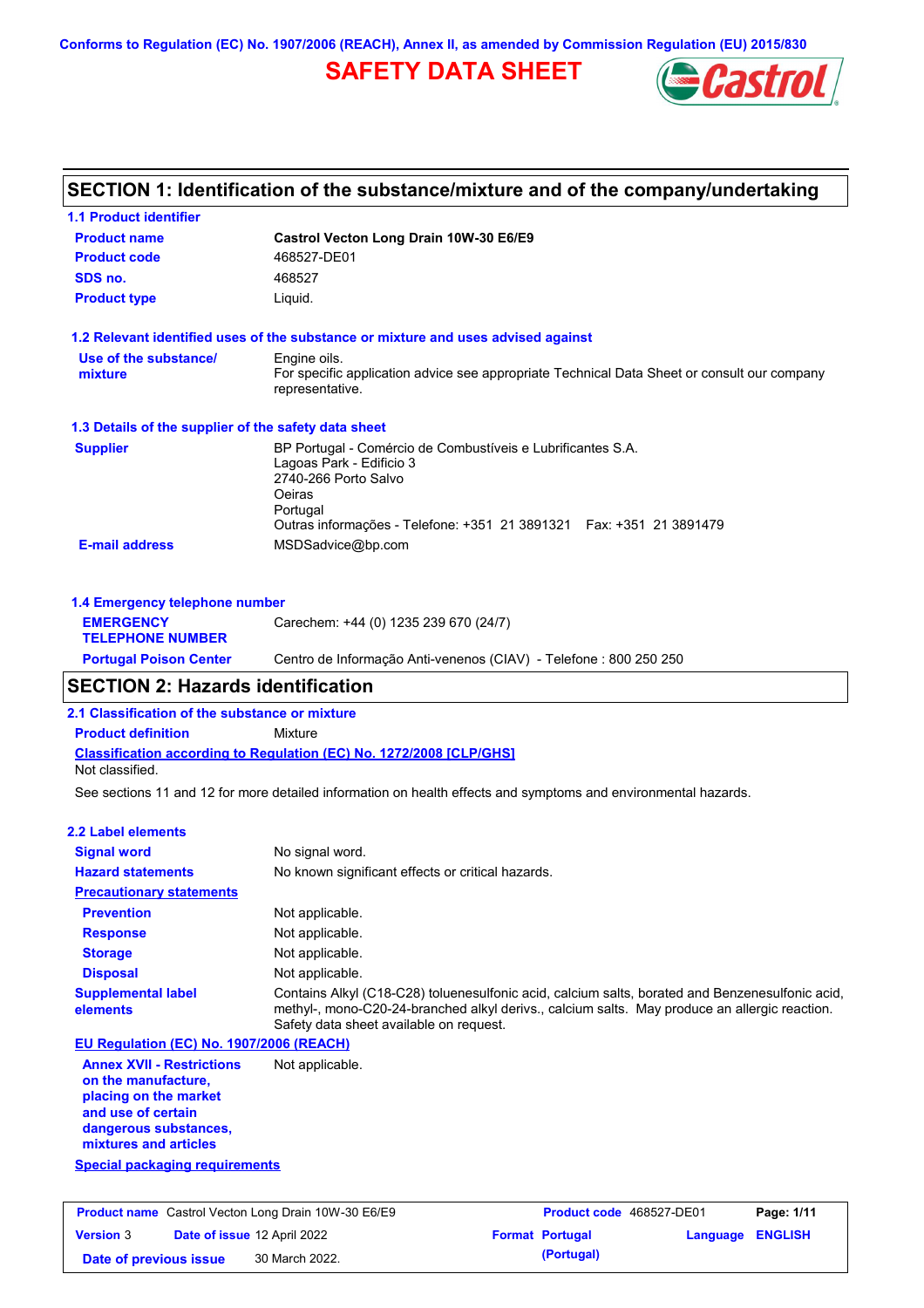## **SECTION 2: Hazards identification**

| <b>Containers to be fitted</b><br>with child-resistant<br>fastenings                                                     | Not applicable.                                                                                                                                                                                                          |
|--------------------------------------------------------------------------------------------------------------------------|--------------------------------------------------------------------------------------------------------------------------------------------------------------------------------------------------------------------------|
| <b>Tactile warning of danger</b>                                                                                         | Not applicable.                                                                                                                                                                                                          |
| 2.3 Other hazards                                                                                                        |                                                                                                                                                                                                                          |
| <b>Results of PBT and vPvB</b><br>assessment                                                                             | Product does not meet the criteria for PBT or vPvB according to Regulation (EC) No. 1907/2006,<br>Annex XIII.                                                                                                            |
| <b>Product meets the criteria</b><br>for PBT or vPvB according<br>to Regulation (EC) No.<br><b>1907/2006, Annex XIII</b> | This mixture does not contain any substances that are assessed to be a PBT or a vPvB.                                                                                                                                    |
| Other hazards which do<br>not result in classification                                                                   | Defatting to the skin.<br>USED ENGINE OILS<br>Used engine oil may contain hazardous components which have the potential to cause skin<br>cancer.<br>See Toxicological Information, section 11 of this Safety Data Sheet. |

## **SECTION 3: Composition/information on ingredients**

| <b>3.2 Mixtures</b>                                                                            |                                                                                                |               |                                               |             |
|------------------------------------------------------------------------------------------------|------------------------------------------------------------------------------------------------|---------------|-----------------------------------------------|-------------|
| <b>Product definition</b><br><b>Mixture</b>                                                    |                                                                                                |               |                                               |             |
| Highly refined base oil (IP 346 DMSO extract < 3%). Proprietary performance additives.         |                                                                                                |               |                                               |             |
| <b>Product/ingredient</b><br>name                                                              | <b>Identifiers</b>                                                                             | $\frac{9}{6}$ | <b>Regulation (EC) No.</b><br>1272/2008 [CLP] | <b>Type</b> |
| Distillates (petroleum), hydrotreated<br>heavy paraffinic                                      | REACH #: 01-2119484627-25 ≥75 - ≤90<br>EC: 265-157-1<br>CAS: 64742-54-7<br>Index: 649-467-00-8 |               | Not classified.                               | $[2]$       |
| Lubricating oils (petroleum), C20-50,<br>hydrotreated neutral oil-based                        | REACH #: 01-2119474889-13<br>EC: 276-738-4<br>CAS: 72623-87-1<br>Index: 649-483-00-5           | ≤10           | Not classified.                               | [2]         |
| Distillates (petroleum), solvent-<br>dewaxed heavy paraffinic                                  | REACH #: 01-2119471299-27 ≤5<br>EC: 265-169-7<br>CAS: 64742-65-0<br>Index: 649-474-00-6        |               | Not classified.                               | $[2]$       |
| Distillates (petroleum), hydrotreated<br>light paraffinic                                      | REACH #: 01-2119487077-29 ≤3<br>EC: 265-158-7<br>CAS: 64742-55-8<br>Index: 649-468-00-3        |               | Not classified.                               | $[2]$       |
| reaction mass of isomers of:<br>C7-9-alkyl 3-(3,5-di-tert-butyl-<br>4-hydroxyphenyl)propionate | REACH #: 01-0000015551-76 ≤3<br>EC: 406-040-9<br>CAS: 125643-61-0<br>Index: 607-530-00-7       |               | Aquatic Chronic 4, H413                       | $[1]$       |
| Alkyl (C18-C28) toluenesulfonic acid,<br>calcium salts, borated                                | $EC: -$<br>$CAS. -$                                                                            | ≤0.3          | Skin Sens. 1B, H317<br>Repr. 2, H361d         | $[1]$       |
| Benzenesulfonic acid, methyl-, mono-<br>C20-24-branched alkyl derivs.,<br>calcium salts        | CAS: 722503-68-6                                                                               | ≤0.3          | Skin Sens. 1B, H317                           | $[1]$       |

**See Section 16 for the full text of the H statements declared above.**

#### Type

[1] Substance classified with a health or environmental hazard

[2] Substance with a workplace exposure limit

[3] Substance meets the criteria for PBT according to Regulation (EC) No. 1907/2006, Annex XIII

[4] Substance meets the criteria for vPvB according to Regulation (EC) No. 1907/2006, Annex XIII

[5] Substance of equivalent concern

[6] Additional disclosure due to company policy

Occupational exposure limits, if available, are listed in Section 8.

|                        | <b>Product name</b> Castrol Vecton Long Drain 10W-30 E6/E9 | Product code 468527-DE01 |                  | Page: 2/11 |
|------------------------|------------------------------------------------------------|--------------------------|------------------|------------|
| <b>Version 3</b>       | <b>Date of issue 12 April 2022</b>                         | <b>Format Portugal</b>   | Language ENGLISH |            |
| Date of previous issue | 30 March 2022.                                             | (Portugal)               |                  |            |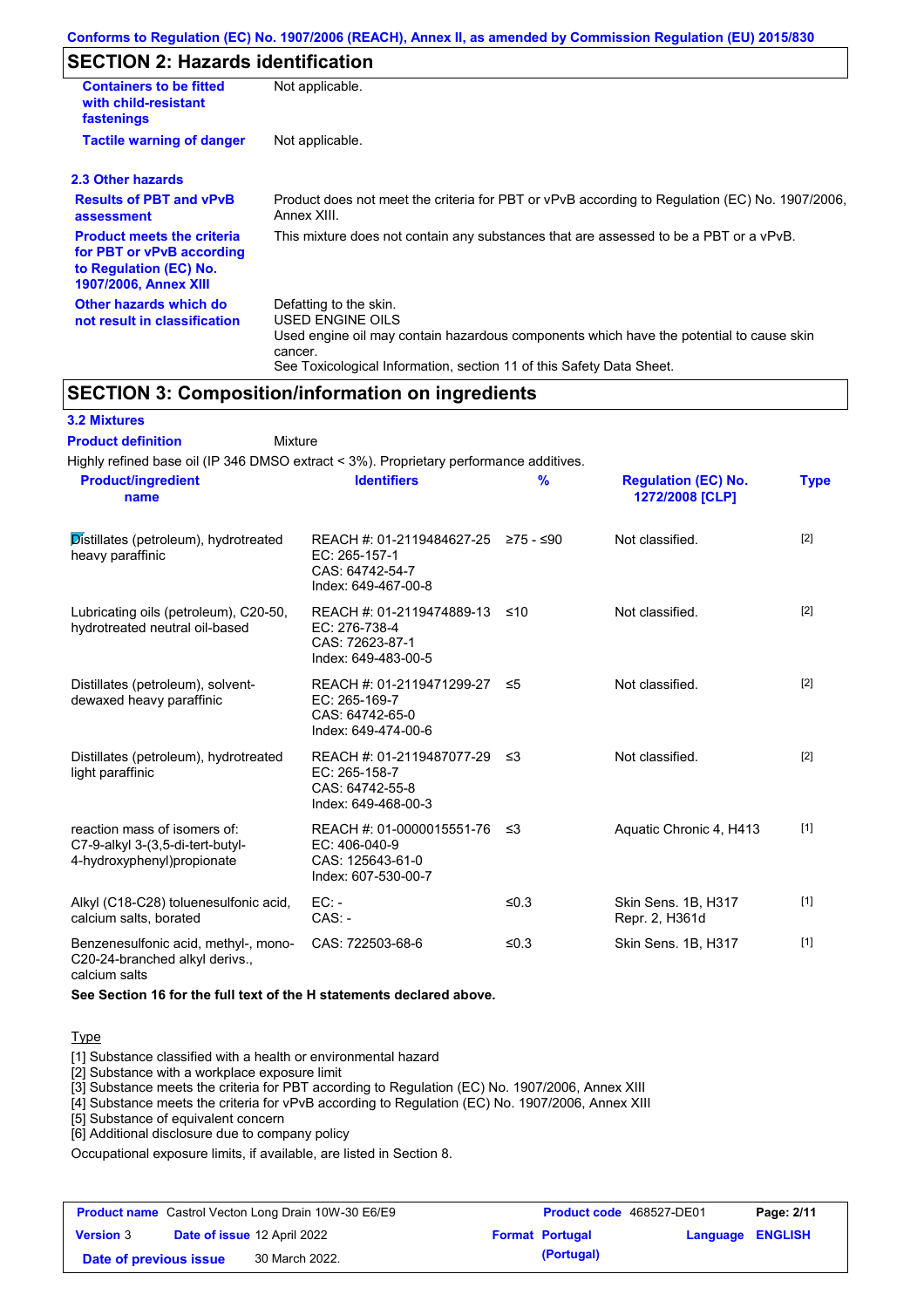## **SECTION 4: First aid measures**

| 4.1 Description of first aid measures |                                                                                                                                                                                                                                                     |
|---------------------------------------|-----------------------------------------------------------------------------------------------------------------------------------------------------------------------------------------------------------------------------------------------------|
| Eye contact                           | In case of contact, immediately flush eyes with plenty of water for at least 15 minutes. Eyelids<br>should be held away from the eyeball to ensure thorough rinsing. Check for and remove any<br>contact lenses. Get medical attention.             |
| <b>Skin contact</b>                   | Wash skin thoroughly with soap and water or use recognised skin cleanser. Remove<br>contaminated clothing and shoes. Wash clothing before reuse. Clean shoes thoroughly before<br>reuse. Get medical attention if irritation develops.              |
| <b>Inhalation</b>                     | If inhaled, remove to fresh air. In case of inhalation of decomposition products in a fire,<br>symptoms may be delayed. The exposed person may need to be kept under medical<br>surveillance for 48 hours. Get medical attention if symptoms occur. |
| <b>Ingestion</b>                      | Do not induce vomiting unless directed to do so by medical personnel. Get medical attention if<br>symptoms occur.                                                                                                                                   |
| <b>Protection of first-aiders</b>     | No action shall be taken involving any personal risk or without suitable training.                                                                                                                                                                  |

#### **4.2 Most important symptoms and effects, both acute and delayed**

See Section 11 for more detailed information on health effects and symptoms.

| <b>Potential acute health effects</b> |                                                                                                                     |
|---------------------------------------|---------------------------------------------------------------------------------------------------------------------|
| <b>Inhalation</b>                     | Exposure to decomposition products may cause a health hazard. Serious effects may be<br>delayed following exposure. |
| <b>Ingestion</b>                      | No known significant effects or critical hazards.                                                                   |
| <b>Skin contact</b>                   | Defatting to the skin. May cause skin dryness and irritation.                                                       |
| <b>Eye contact</b>                    | No known significant effects or critical hazards.                                                                   |
|                                       | Delayed and immediate effects as well as chronic effects from short and long-term exposure                          |
| <b>Inhalation</b>                     | Overexposure to the inhalation of airborne droplets or aerosols may cause irritation of the<br>respiratory tract.   |
| <b>Ingestion</b>                      | Ingestion of large quantities may cause nausea and diarrhoea.                                                       |
| <b>Skin contact</b>                   | Prolonged or repeated contact can defat the skin and lead to irritation and/or dermatitis.                          |
| Eye contact                           | Potential risk of transient stinging or redness if accidental eye contact occurs.                                   |
|                                       |                                                                                                                     |

#### **4.3 Indication of any immediate medical attention and special treatment needed**

**Notes to physician** Treatment should in general be symptomatic and directed to relieving any effects. In case of inhalation of decomposition products in a fire, symptoms may be delayed. The exposed person may need to be kept under medical surveillance for 48 hours.

# **SECTION 5: Firefighting measures**

| 5.1 Extinguishing media                                   |                                                                                                                                                                                                                                                                                                                                                                   |
|-----------------------------------------------------------|-------------------------------------------------------------------------------------------------------------------------------------------------------------------------------------------------------------------------------------------------------------------------------------------------------------------------------------------------------------------|
| <b>Suitable extinguishing</b><br>media                    | In case of fire, use foam, dry chemical or carbon dioxide extinguisher or spray.                                                                                                                                                                                                                                                                                  |
| <b>Unsuitable extinguishing</b><br>media                  | Do not use water jet. The use of a water jet may cause the fire to spread by splashing the<br>burning product.                                                                                                                                                                                                                                                    |
| 5.2 Special hazards arising from the substance or mixture |                                                                                                                                                                                                                                                                                                                                                                   |
| <b>Hazards from the</b><br>substance or mixture           | In a fire or if heated, a pressure increase will occur and the container may burst.                                                                                                                                                                                                                                                                               |
| <b>Hazardous combustion</b><br>products                   | Combustion products may include the following:<br>carbon oxides $(CO, CO2)$ (carbon monoxide, carbon dioxide)<br>nitrogen oxides ( $NO$ , $NO2$ etc.)                                                                                                                                                                                                             |
| 5.3 Advice for firefighters                               |                                                                                                                                                                                                                                                                                                                                                                   |
| <b>Special precautions for</b><br>fire-fighters           | No action shall be taken involving any personal risk or without suitable training. Promptly<br>isolate the scene by removing all persons from the vicinity of the incident if there is a fire.                                                                                                                                                                    |
| <b>Special protective</b><br>equipment for fire-fighters  | Fire-fighters should wear appropriate protective equipment and self-contained breathing<br>apparatus (SCBA) with a full face-piece operated in positive pressure mode. Clothing for fire-<br>fighters (including helmets, protective boots and gloves) conforming to European standard EN<br>469 will provide a basic level of protection for chemical incidents. |

|                        | <b>Product name</b> Castrol Vecton Long Drain 10W-30 E6/E9 | <b>Product code</b> 468527-DE01 |                  | Page: 3/11 |
|------------------------|------------------------------------------------------------|---------------------------------|------------------|------------|
| <b>Version 3</b>       | <b>Date of issue 12 April 2022</b>                         | <b>Format Portugal</b>          | Language ENGLISH |            |
| Date of previous issue | 30 March 2022.                                             | (Portugal)                      |                  |            |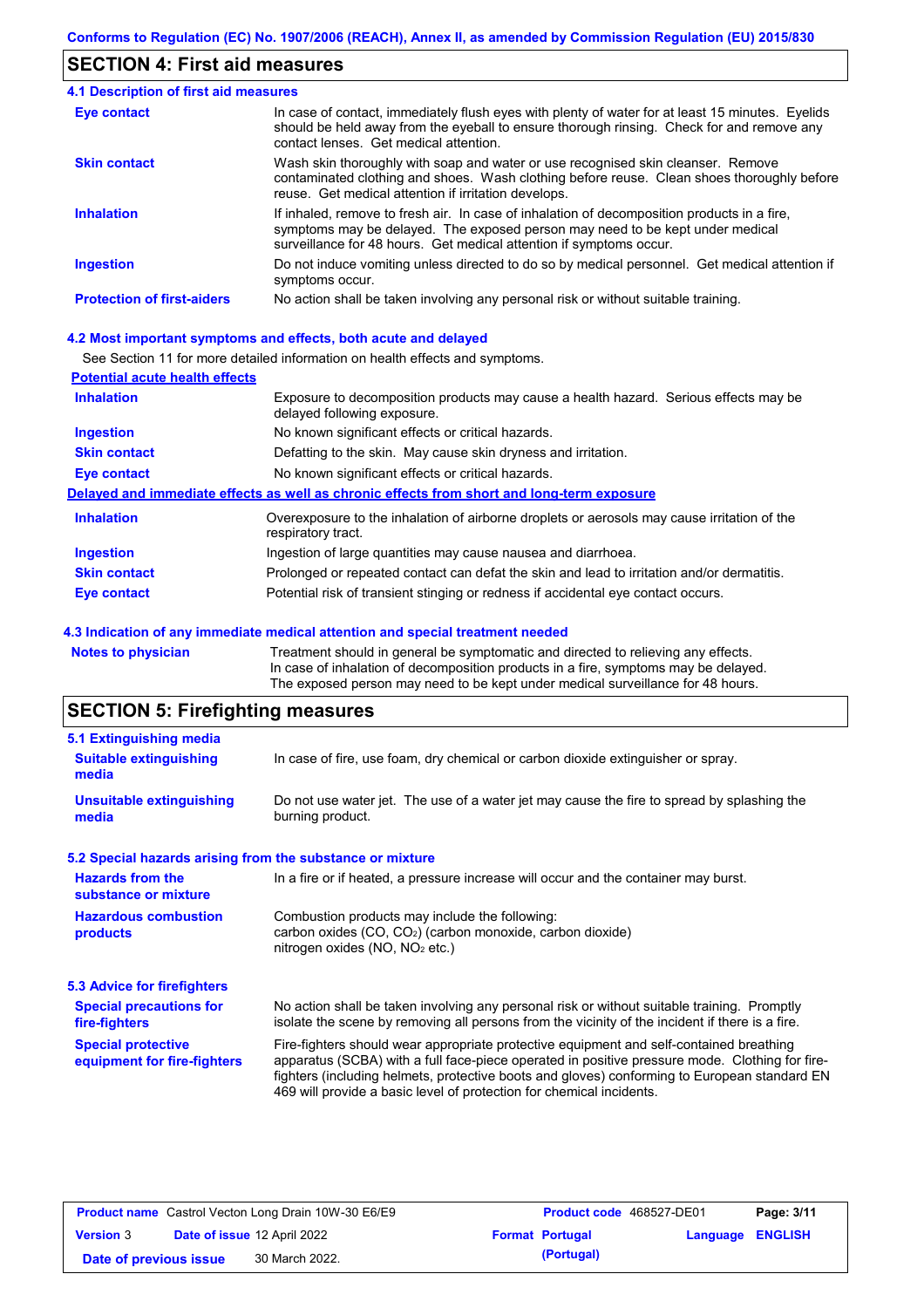## **SECTION 6: Accidental release measures**

|                                                          | 6.1 Personal precautions, protective equipment and emergency procedures                                                                                                                                                                                                                                                                                                                        |
|----------------------------------------------------------|------------------------------------------------------------------------------------------------------------------------------------------------------------------------------------------------------------------------------------------------------------------------------------------------------------------------------------------------------------------------------------------------|
| For non-emergency<br>personnel                           | No action shall be taken involving any personal risk or without suitable training. Evacuate<br>surrounding areas. Keep unnecessary and unprotected personnel from entering. Do not touch<br>or walk through spilt material. Floors may be slippery; use care to avoid falling. Put on<br>appropriate personal protective equipment.                                                            |
| For emergency responders                                 | If specialised clothing is required to deal with the spillage, take note of any information in<br>Section 8 on suitable and unsuitable materials. See also the information in "For non-<br>emergency personnel".                                                                                                                                                                               |
| <b>6.2 Environmental</b><br>precautions                  | Avoid dispersal of spilt material and runoff and contact with soil, waterways, drains and sewers.<br>Inform the relevant authorities if the product has caused environmental pollution (sewers,<br>waterways, soil or air).                                                                                                                                                                    |
| 6.3 Methods and material for containment and cleaning up |                                                                                                                                                                                                                                                                                                                                                                                                |
| <b>Small spill</b>                                       | Stop leak if without risk. Move containers from spill area. Absorb with an inert material and<br>place in an appropriate waste disposal container. Dispose of via a licensed waste disposal<br>contractor.                                                                                                                                                                                     |
| <b>Large spill</b>                                       | Stop leak if without risk. Move containers from spill area. Prevent entry into sewers, water<br>courses, basements or confined areas. Contain and collect spillage with non-combustible,<br>absorbent material e.g. sand, earth, vermiculite or diatomaceous earth and place in container<br>for disposal according to local regulations. Dispose of via a licensed waste disposal contractor. |
| 6.4 Reference to other<br><b>sections</b>                | See Section 1 for emergency contact information.<br>See Section 5 for firefighting measures.<br>See Section 8 for information on appropriate personal protective equipment.<br>See Section 12 for environmental precautions.<br>See Section 13 for additional waste treatment information.                                                                                                     |

# **SECTION 7: Handling and storage**

| 7.1 Precautions for safe handling                                                    |                                                                                                                                                                                                                                                                                                                                                                                                                                                                                          |
|--------------------------------------------------------------------------------------|------------------------------------------------------------------------------------------------------------------------------------------------------------------------------------------------------------------------------------------------------------------------------------------------------------------------------------------------------------------------------------------------------------------------------------------------------------------------------------------|
| <b>Protective measures</b>                                                           | Put on appropriate personal protective equipment.                                                                                                                                                                                                                                                                                                                                                                                                                                        |
| <b>Advice on general</b><br>occupational hygiene                                     | Eating, drinking and smoking should be prohibited in areas where this material is handled,<br>stored and processed. Wash thoroughly after handling. Remove contaminated clothing and<br>protective equipment before entering eating areas. See also Section 8 for additional<br>information on hygiene measures.                                                                                                                                                                         |
| <b>7.2 Conditions for safe</b><br>storage, including any<br><i>incompatibilities</i> | Store in accordance with local regulations. Store in a dry, cool and well-ventilated area, away<br>from incompatible materials (see Section 10). Keep away from heat and direct sunlight. Keep<br>container tightly closed and sealed until ready for use. Containers that have been opened must<br>be carefully resealed and kept upright to prevent leakage. Store and use only in equipment/<br>containers designed for use with this product. Do not store in unlabelled containers. |
| <b>Not suitable</b>                                                                  | Prolonged exposure to elevated temperature                                                                                                                                                                                                                                                                                                                                                                                                                                               |
| 7.3 Specific end use(s)                                                              |                                                                                                                                                                                                                                                                                                                                                                                                                                                                                          |
| <b>Recommendations</b>                                                               | See section 1.2 and Exposure scenarios in annex, if applicable.                                                                                                                                                                                                                                                                                                                                                                                                                          |
|                                                                                      | <b>SECTION 8: Exposure controls/personal protection</b>                                                                                                                                                                                                                                                                                                                                                                                                                                  |
| <b>8.1 Control parameters</b>                                                        |                                                                                                                                                                                                                                                                                                                                                                                                                                                                                          |
| <b>Occupational exposure limits</b>                                                  |                                                                                                                                                                                                                                                                                                                                                                                                                                                                                          |

| <b>Product/ingredient name</b>                                          | <b>Exposure limit values</b>                                                                                                      |  |  |  |
|-------------------------------------------------------------------------|-----------------------------------------------------------------------------------------------------------------------------------|--|--|--|
| Distillates (petroleum), hydrotreated heavy paraffinic                  | Portuguese Institute of Quality (Portugal).<br>TWA: 5 mg/m <sup>3</sup> 8 hours. Issued/Revised: 10/2003 Form: Inhalable fraction |  |  |  |
| Lubricating oils (petroleum), C20-50, hydrotreated<br>neutral oil-based | Portuguese Institute of Quality (Portugal).                                                                                       |  |  |  |
|                                                                         | TWA: 5 mg/m <sup>3</sup> 8 hours. Issued/Revised: 10/2003 Form: Inhalable fraction                                                |  |  |  |
| Distillates (petroleum), solvent-dewaxed heavy<br>paraffinic            | Portuguese Institute of Quality (Portugal).                                                                                       |  |  |  |
|                                                                         | TWA: 5 mg/m <sup>3</sup> 8 hours. Issued/Revised: 10/2003 Form: Inhalable fraction                                                |  |  |  |
| Distillates (petroleum), hydrotreated light paraffinic                  | Portuguese Institute of Quality (Portugal).<br>TWA: 5 mg/m <sup>3</sup> 8 hours. Issued/Revised: 10/2003 Form: Inhalable fraction |  |  |  |
| <b>Product name</b> Castrol Vecton Long Drain 10W-30 E6/E9              | <b>Product code</b> 468527-DE01<br>Page: 4/11                                                                                     |  |  |  |

| <b>Product name</b> Castrol Vecton Long Drain 10W-30 E6/E9 |  |                             | <b>Product code</b> 468527-DE01 | Page: 4/11       |  |
|------------------------------------------------------------|--|-----------------------------|---------------------------------|------------------|--|
| <b>Version 3</b>                                           |  | Date of issue 12 April 2022 | <b>Format Portugal</b>          | Language ENGLISH |  |
| Date of previous issue                                     |  | 30 March 2022.              | (Portugal)                      |                  |  |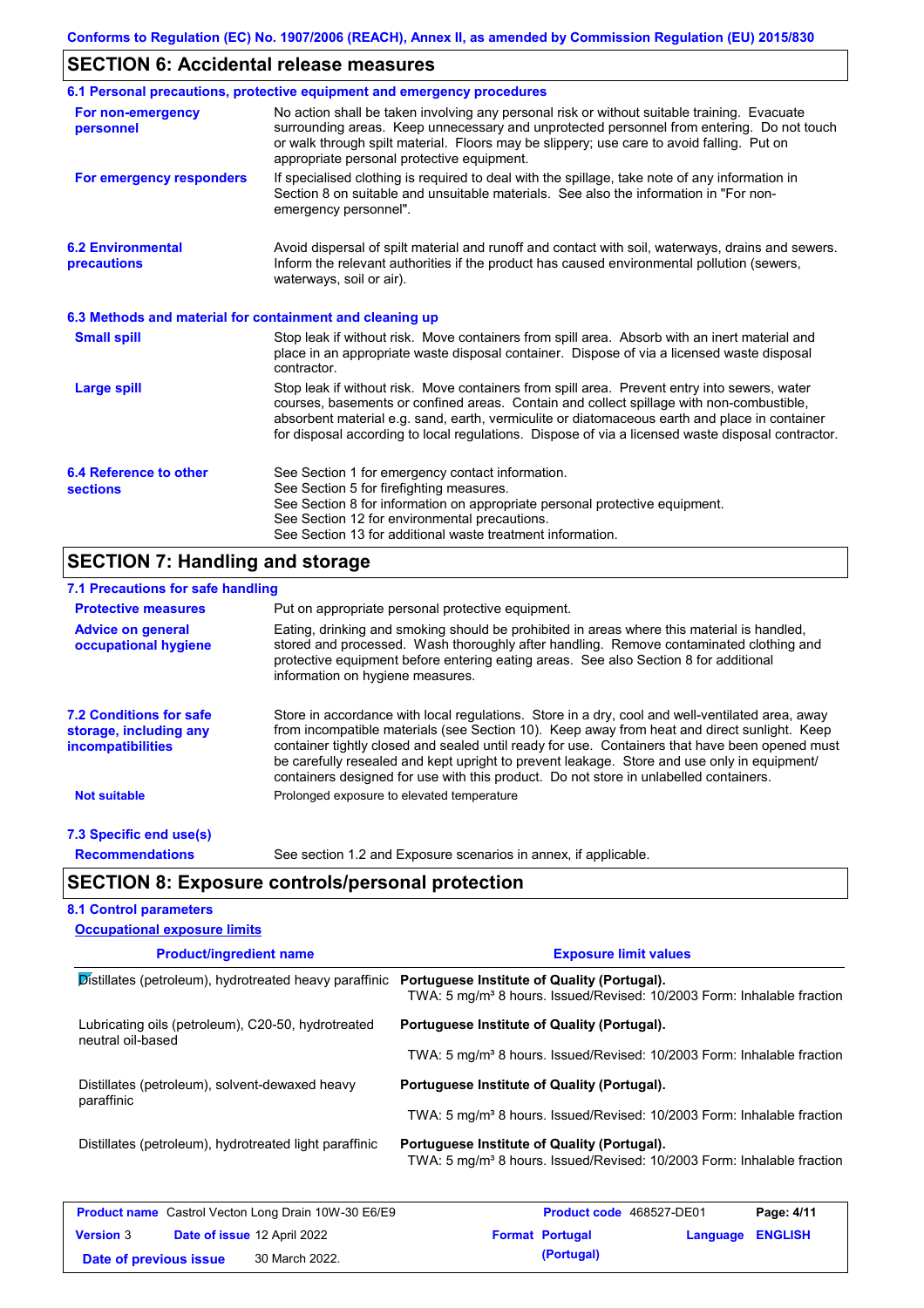# **SECTION 8: Exposure controls/personal protection**

Whilst specific OELs for certain components may be shown in this section, other components may be present in any mist, vapour or dust produced. Therefore, the specific OELs may not be applicable to the product as a whole and are provided for guidance only.

| <b>Recommended monitoring</b><br>procedures                    | If this product contains ingredients with exposure limits, personal, workplace atmosphere or<br>biological monitoring may be required to determine the effectiveness of the ventilation or other<br>control measures and/or the necessity to use respiratory protective equipment. Reference<br>should be made to monitoring standards, such as the following: European Standard EN 689<br>(Workplace atmospheres - Guidance for the assessment of exposure by inhalation to chemical<br>agents for comparison with limit values and measurement strategy) European Standard EN<br>14042 (Workplace atmospheres - Guide for the application and use of procedures for the<br>assessment of exposure to chemical and biological agents) European Standard EN 482<br>(Workplace atmospheres - General requirements for the performance of procedures for the<br>measurement of chemical agents) Reference to national guidance documents for methods for<br>the determination of hazardous substances will also be required. |                          |            |
|----------------------------------------------------------------|----------------------------------------------------------------------------------------------------------------------------------------------------------------------------------------------------------------------------------------------------------------------------------------------------------------------------------------------------------------------------------------------------------------------------------------------------------------------------------------------------------------------------------------------------------------------------------------------------------------------------------------------------------------------------------------------------------------------------------------------------------------------------------------------------------------------------------------------------------------------------------------------------------------------------------------------------------------------------------------------------------------------------|--------------------------|------------|
| <b>Derived No Effect Level</b><br>No DNELs/DMELs available.    |                                                                                                                                                                                                                                                                                                                                                                                                                                                                                                                                                                                                                                                                                                                                                                                                                                                                                                                                                                                                                            |                          |            |
| <b>Predicted No Effect Concentration</b><br>No PNECs available |                                                                                                                                                                                                                                                                                                                                                                                                                                                                                                                                                                                                                                                                                                                                                                                                                                                                                                                                                                                                                            |                          |            |
| <b>8.2 Exposure controls</b>                                   |                                                                                                                                                                                                                                                                                                                                                                                                                                                                                                                                                                                                                                                                                                                                                                                                                                                                                                                                                                                                                            |                          |            |
| <b>Appropriate engineering</b><br><b>controls</b>              | Provide exhaust ventilation or other engineering controls to keep the relevant airborne<br>concentrations below their respective occupational exposure limits.<br>All activities involving chemicals should be assessed for their risks to health, to ensure<br>exposures are adequately controlled. Personal protective equipment should only be considered<br>after other forms of control measures (e.g. engineering controls) have been suitably evaluated.<br>Personal protective equipment should conform to appropriate standards, be suitable for use, be<br>kept in good condition and properly maintained.<br>Your supplier of personal protective equipment should be consulted for advice on selection and<br>appropriate standards. For further information contact your national organisation for standards.<br>The final choice of protective equipment will depend upon a risk assessment. It is important to<br>ensure that all items of personal protective equipment are compatible.                    |                          |            |
| <b>Individual protection measures</b>                          |                                                                                                                                                                                                                                                                                                                                                                                                                                                                                                                                                                                                                                                                                                                                                                                                                                                                                                                                                                                                                            |                          |            |
| <b>Hygiene measures</b>                                        | Wash hands, forearms and face thoroughly after handling chemical products, before eating,<br>smoking and using the lavatory and at the end of the working period. Ensure that eyewash<br>stations and safety showers are close to the workstation location.                                                                                                                                                                                                                                                                                                                                                                                                                                                                                                                                                                                                                                                                                                                                                                |                          |            |
| <b>Respiratory protection</b>                                  | In case of insufficient ventilation, wear suitable respiratory equipment.<br>The correct choice of respiratory protection depends upon the chemicals being handled, the<br>conditions of work and use, and the condition of the respiratory equipment. Safety procedures<br>should be developed for each intended application. Respiratory protection equipment should<br>therefore be chosen in consultation with the supplier/manufacturer and with a full assessment<br>of the working conditions.                                                                                                                                                                                                                                                                                                                                                                                                                                                                                                                      |                          |            |
| <b>Eye/face protection</b>                                     | Safety glasses with side shields.                                                                                                                                                                                                                                                                                                                                                                                                                                                                                                                                                                                                                                                                                                                                                                                                                                                                                                                                                                                          |                          |            |
| <b>Skin protection</b>                                         |                                                                                                                                                                                                                                                                                                                                                                                                                                                                                                                                                                                                                                                                                                                                                                                                                                                                                                                                                                                                                            |                          |            |
| <b>Hand protection</b>                                         | <b>General Information:</b>                                                                                                                                                                                                                                                                                                                                                                                                                                                                                                                                                                                                                                                                                                                                                                                                                                                                                                                                                                                                |                          |            |
|                                                                | Because specific work environments and material handling practices vary, safety procedures<br>should be developed for each intended application. The correct choice of protective gloves<br>depends upon the chemicals being handled, and the conditions of work and use. Most gloves<br>provide protection for only a limited time before they must be discarded and replaced (even the<br>best chemically resistant gloves will break down after repeated chemical exposures).                                                                                                                                                                                                                                                                                                                                                                                                                                                                                                                                           |                          |            |
|                                                                | Gloves should be chosen in consultation with the supplier / manufacturer and taking account of<br>a full assessment of the working conditions.                                                                                                                                                                                                                                                                                                                                                                                                                                                                                                                                                                                                                                                                                                                                                                                                                                                                             |                          |            |
|                                                                | Recommended: Nitrile gloves.<br><b>Breakthrough time:</b>                                                                                                                                                                                                                                                                                                                                                                                                                                                                                                                                                                                                                                                                                                                                                                                                                                                                                                                                                                  |                          |            |
|                                                                | Breakthrough time data are generated by glove manufacturers under laboratory test conditions<br>and represent how long a glove can be expected to provide effective permeation resistance. It<br>is important when following breakthrough time recommendations that actual workplace<br>conditions are taken into account. Always consult with your glove supplier for up-to-date<br>technical information on breakthrough times for the recommended glove type.<br>Our recommendations on the selection of gloves are as follows:                                                                                                                                                                                                                                                                                                                                                                                                                                                                                         |                          |            |
|                                                                | Continuous contact:                                                                                                                                                                                                                                                                                                                                                                                                                                                                                                                                                                                                                                                                                                                                                                                                                                                                                                                                                                                                        |                          |            |
|                                                                | Gloves with a minimum breakthrough time of 240 minutes, or >480 minutes if suitable gloves                                                                                                                                                                                                                                                                                                                                                                                                                                                                                                                                                                                                                                                                                                                                                                                                                                                                                                                                 |                          |            |
| <b>Product name</b> Castrol Vecton Long Drain 10W-30 E6/E9     |                                                                                                                                                                                                                                                                                                                                                                                                                                                                                                                                                                                                                                                                                                                                                                                                                                                                                                                                                                                                                            | Product code 468527-DE01 | Page: 5/11 |

|                        | <b>Product name</b> Castrol Vecton Long Drain 10W-30 E6/E9 |                        | <b>Product code</b> 468527-DE01 | Page: 5/11 |
|------------------------|------------------------------------------------------------|------------------------|---------------------------------|------------|
| <b>Version 3</b>       | Date of issue 12 April 2022                                | <b>Format Portugal</b> | Language ENGLISH                |            |
| Date of previous issue | 30 March 2022.                                             | (Portugal)             |                                 |            |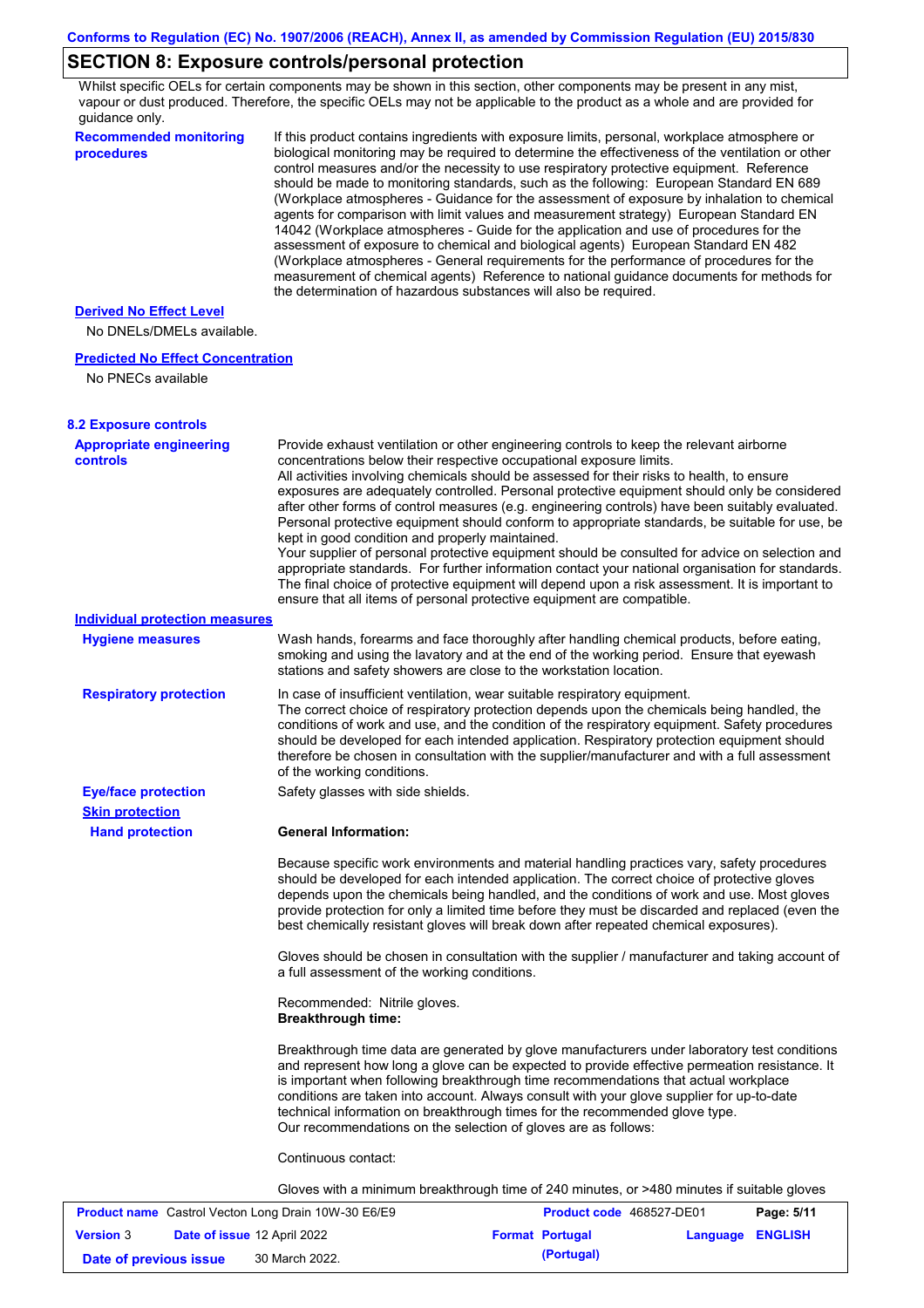# **SECTION 8: Exposure controls/personal protection**

|                                                  | can be obtained.<br>If suitable gloves are not available to offer that level of protection, gloves with shorter<br>breakthrough times may be acceptable as long as appropriate glove maintenance and<br>replacement regimes are determined and adhered to.                                                                                                                                                                                                                                                                                                                                                                                        |
|--------------------------------------------------|---------------------------------------------------------------------------------------------------------------------------------------------------------------------------------------------------------------------------------------------------------------------------------------------------------------------------------------------------------------------------------------------------------------------------------------------------------------------------------------------------------------------------------------------------------------------------------------------------------------------------------------------------|
|                                                  | Short-term / splash protection:                                                                                                                                                                                                                                                                                                                                                                                                                                                                                                                                                                                                                   |
|                                                  | Recommended breakthrough times as above.<br>It is recognised that for short-term, transient exposures, gloves with shorter breakthrough times<br>may commonly be used. Therefore, appropriate maintenance and replacement regimes must<br>be determined and rigorously followed.                                                                                                                                                                                                                                                                                                                                                                  |
|                                                  | <b>Glove Thickness:</b>                                                                                                                                                                                                                                                                                                                                                                                                                                                                                                                                                                                                                           |
|                                                  | For general applications, we recommend gloves with a thickness typically greater than 0.35 mm.                                                                                                                                                                                                                                                                                                                                                                                                                                                                                                                                                    |
|                                                  | It should be emphasised that glove thickness is not necessarily a good predictor of glove<br>resistance to a specific chemical, as the permeation efficiency of the glove will be dependent<br>on the exact composition of the glove material. Therefore, glove selection should also be based<br>on consideration of the task requirements and knowledge of breakthrough times.<br>Glove thickness may also vary depending on the glove manufacturer, the glove type and the<br>glove model. Therefore, the manufacturers' technical data should always be taken into account<br>to ensure selection of the most appropriate glove for the task. |
|                                                  | Note: Depending on the activity being conducted, gloves of varying thickness may be required<br>for specific tasks. For example:                                                                                                                                                                                                                                                                                                                                                                                                                                                                                                                  |
|                                                  | • Thinner gloves (down to 0.1 mm or less) may be required where a high degree of manual<br>dexterity is needed. However, these gloves are only likely to give short duration protection and<br>would normally be just for single use applications, then disposed of.                                                                                                                                                                                                                                                                                                                                                                              |
|                                                  | • Thicker gloves (up to 3 mm or more) may be required where there is a mechanical (as well<br>as a chemical) risk i.e. where there is abrasion or puncture potential.                                                                                                                                                                                                                                                                                                                                                                                                                                                                             |
| <b>Skin and body</b>                             | Use of protective clothing is good industrial practice.<br>Personal protective equipment for the body should be selected based on the task being<br>performed and the risks involved and should be approved by a specialist before handling this<br>product.                                                                                                                                                                                                                                                                                                                                                                                      |
|                                                  | Cotton or polyester/cotton overalls will only provide protection against light superficial<br>contamination that will not soak through to the skin. Overalls should be laundered on a regular<br>basis. When the risk of skin exposure is high (e.g. when cleaning up spillages or if there is a<br>risk of splashing) then chemical resistant aprons and/or impervious chemical suits and boots<br>will be required.                                                                                                                                                                                                                             |
| <b>Refer to standards:</b>                       | Respiratory protection: EN 529<br>Gloves: EN 420, EN 374<br>Eye protection: EN 166<br>Filtering half-mask: EN 149<br>Filtering half-mask with valve: EN 405<br>Half-mask: EN 140 plus filter<br>Full-face mask: EN 136 plus filter<br>Particulate filters: EN 143<br>Gas/combined filters: EN 14387                                                                                                                                                                                                                                                                                                                                               |
| <b>Environmental exposure</b><br><b>controls</b> | Emissions from ventilation or work process equipment should be checked to ensure they<br>comply with the requirements of environmental protection legislation. In some cases, fume<br>scrubbers, filters or engineering modifications to the process equipment will be necessary to<br>reduce emissions to acceptable levels.                                                                                                                                                                                                                                                                                                                     |
|                                                  |                                                                                                                                                                                                                                                                                                                                                                                                                                                                                                                                                                                                                                                   |

## **SECTION 9: Physical and chemical properties**

The conditions of measurement of all properties are at standard temperature and pressure unless otherwise indicated.

### **9.1 Information on basic physical and chemical properties**

| <b>Colour</b><br><b>Odour</b>                              | Amber.<br>Not available.    |                          |          |                |
|------------------------------------------------------------|-----------------------------|--------------------------|----------|----------------|
| <b>Odour threshold</b>                                     | Not available.              |                          |          |                |
| pH                                                         | Not applicable.             |                          |          |                |
| <b>Product name</b> Castrol Vecton Long Drain 10W-30 E6/E9 |                             | Product code 468527-DE01 |          | Page: 6/11     |
| <b>Version 3</b>                                           | Date of issue 12 April 2022 | <b>Format Portugal</b>   | Language | <b>ENGLISH</b> |
|                                                            |                             |                          |          |                |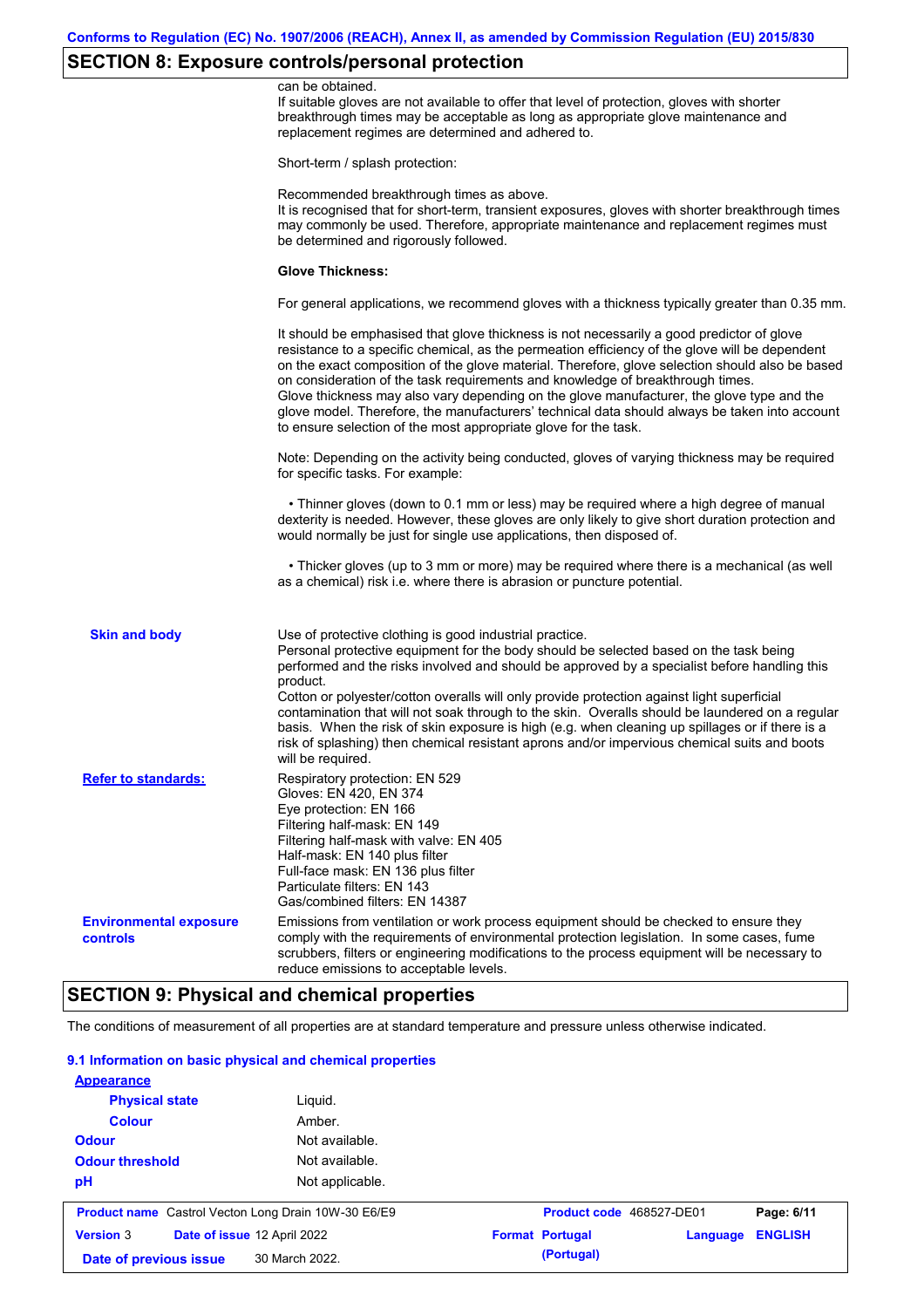# **SECTION 9: Physical and chemical properties**

| <b>Melting point/freezing point</b>                    | Not available.                        |
|--------------------------------------------------------|---------------------------------------|
| Initial boiling point and boiling                      | Not available.                        |
| range                                                  |                                       |
| <b>Pour point</b>                                      | -42 °C                                |
| <b>Flash point</b>                                     | Open cup: 232°C (449.6°F) [Cleveland] |
| <b>Evaporation rate</b>                                | Not available.                        |
| <b>Flammability (solid, gas)</b>                       | Not available.                        |
| <b>Upper/lower flammability or</b><br>explosive limits | Not available.                        |
| Vapour pressure                                        | Not available.                        |

|                                                   |                                                                                                                                 | Vapour Pressure at 20°C |         |                    | Vapour pressure at 50°C |               |               |
|---------------------------------------------------|---------------------------------------------------------------------------------------------------------------------------------|-------------------------|---------|--------------------|-------------------------|---------------|---------------|
|                                                   | <b>Ingredient name</b>                                                                                                          | mm Hq kPa               |         | <b>Method</b>      | mm<br>Hg                | kPa           | <b>Method</b> |
|                                                   | Distillates (petroleum),<br>hydrotreated heavy<br>paraffinic                                                                    | < 0.08                  | < 0.011 | <b>ASTM D 5191</b> |                         |               |               |
|                                                   | Lubricating oils<br>(petroleum), C20-50,<br>hydrotreated neutral oil-<br>based                                                  | < 0.08                  | < 0.011 | <b>ASTM D 5191</b> |                         |               |               |
|                                                   | Distillates (petroleum),<br>solvent-dewaxed<br>heavy paraffinic                                                                 | < 0.08                  | < 0.011 | <b>ASTM D 5191</b> |                         |               |               |
|                                                   | Distillates (petroleum),<br>hydrotreated light<br>paraffinic                                                                    | < 0.08                  | < 0.011 | <b>ASTM D 5191</b> |                         |               |               |
| <b>Vapour density</b>                             | Not available.                                                                                                                  |                         |         |                    |                         |               |               |
| <b>Relative density</b>                           | Not available.                                                                                                                  |                         |         |                    |                         |               |               |
| <b>Density</b>                                    | <1000 kg/m <sup>3</sup> (<1 g/cm <sup>3</sup> ) at 15 <sup>°</sup> C                                                            |                         |         |                    |                         |               |               |
| <b>Solubility(ies)</b>                            | insoluble in water.                                                                                                             |                         |         |                    |                         |               |               |
| <b>Partition coefficient: n-octanol/</b><br>water | Not applicable.                                                                                                                 |                         |         |                    |                         |               |               |
| <b>Auto-ignition temperature</b>                  | <b>Ingredient name</b>                                                                                                          |                         | °C      | °F                 |                         | <b>Method</b> |               |
|                                                   | reaction mass of isomers of:<br>C7-9-alkyl 3-(3,5-di-tert-butyl-<br>4-hydroxyphenyl) propionate                                 |                         | 365     | 689                |                         |               |               |
| <b>Decomposition temperature</b>                  | Not available.                                                                                                                  |                         |         |                    |                         |               |               |
| <b>Viscosity</b>                                  | Kinematic: 83.4 mm <sup>2</sup> /s (83.4 cSt) at 40°C<br>Kinematic: 11.7 to 12.5 mm <sup>2</sup> /s (11.7 to 12.5 cSt) at 100°C |                         |         |                    |                         |               |               |
| <b>Explosive properties</b>                       | Not available.                                                                                                                  |                         |         |                    |                         |               |               |
| <b>Oxidising properties</b>                       | Not available.                                                                                                                  |                         |         |                    |                         |               |               |
| <b>Particle characteristics</b>                   |                                                                                                                                 |                         |         |                    |                         |               |               |
| <b>Median particle size</b>                       | Not applicable.                                                                                                                 |                         |         |                    |                         |               |               |
| 9.2 Other information                             |                                                                                                                                 |                         |         |                    |                         |               |               |
| No additional information.                        |                                                                                                                                 |                         |         |                    |                         |               |               |

# **SECTION 10: Stability and reactivity**

| <b>10.1 Reactivity</b>                                     | No specific test data available for this product. Refer to Conditions to avoid and Incompatible<br>materials for additional information.                                |                          |          |                |
|------------------------------------------------------------|-------------------------------------------------------------------------------------------------------------------------------------------------------------------------|--------------------------|----------|----------------|
| <b>10.2 Chemical stability</b>                             | The product is stable.                                                                                                                                                  |                          |          |                |
| <b>10.3 Possibility of</b><br>hazardous reactions          | Under normal conditions of storage and use, hazardous reactions will not occur.<br>Under normal conditions of storage and use, hazardous polymerisation will not occur. |                          |          |                |
| <b>10.4 Conditions to avoid</b>                            | Avoid all possible sources of ignition (spark or flame).                                                                                                                |                          |          |                |
| <b>10.5 Incompatible materials</b>                         | Reactive or incompatible with the following materials: oxidising materials.                                                                                             |                          |          |                |
| <b>Product name</b> Castrol Vecton Long Drain 10W-30 E6/E9 |                                                                                                                                                                         | Product code 468527-DE01 |          | Page: 7/11     |
| <b>Version 3</b><br>Date of issue 12 April 2022            |                                                                                                                                                                         | <b>Format Portugal</b>   | Language | <b>ENGLISH</b> |

**Date of previous issue 30 March 2022. (Portugal)**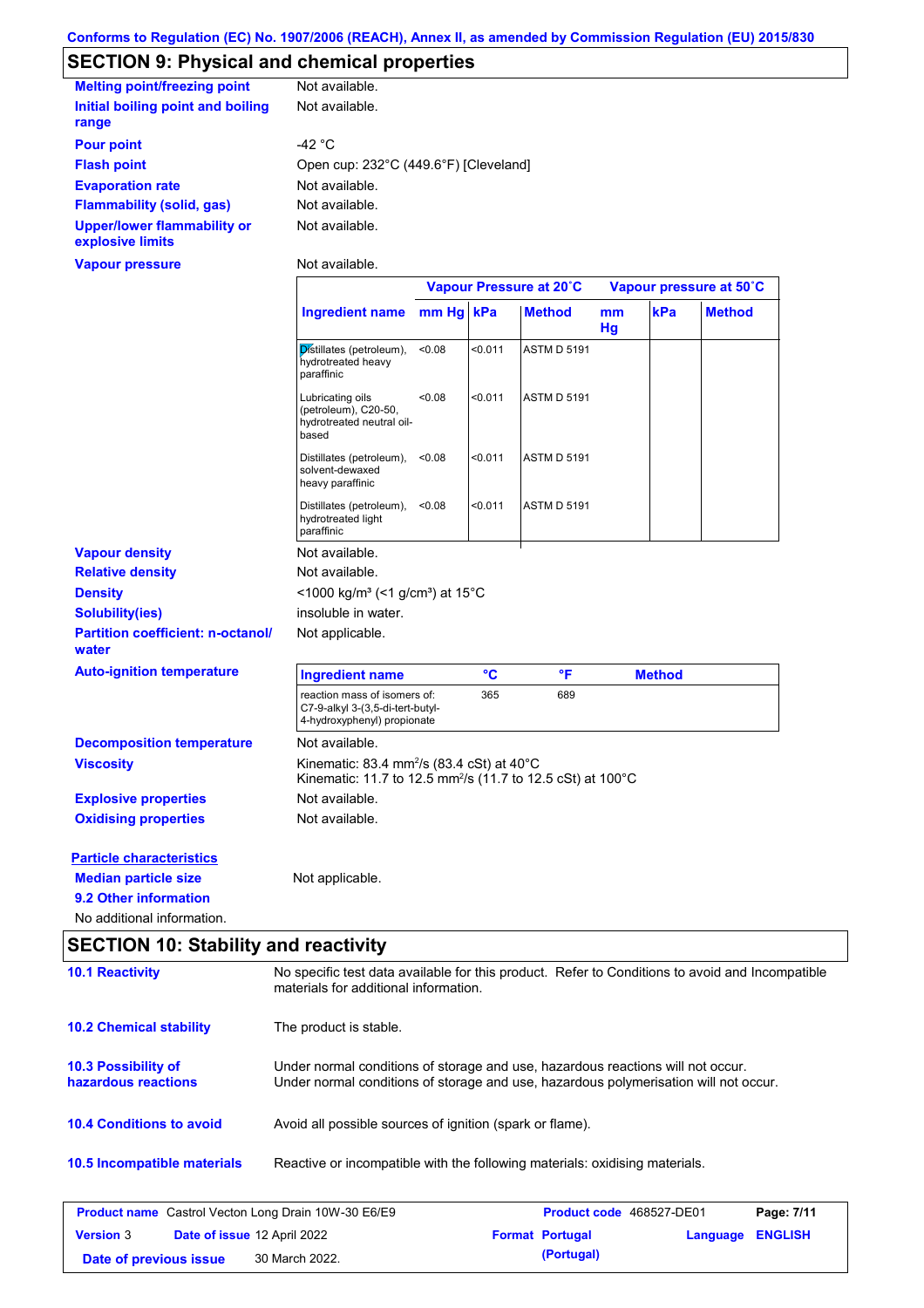## **SECTION 10: Stability and reactivity**

**10.6 Hazardous decomposition products** Under normal conditions of storage and use, hazardous decomposition products should not be produced.

## **SECTION 11: Toxicological information**

| 11.1 Information on toxicological effects          |                                                                                                                                                                                                                                                                                                                                                                                                                 |
|----------------------------------------------------|-----------------------------------------------------------------------------------------------------------------------------------------------------------------------------------------------------------------------------------------------------------------------------------------------------------------------------------------------------------------------------------------------------------------|
| <b>Acute toxicity estimates</b>                    |                                                                                                                                                                                                                                                                                                                                                                                                                 |
| Not available.                                     |                                                                                                                                                                                                                                                                                                                                                                                                                 |
| <b>Information on likely</b><br>routes of exposure | Routes of entry anticipated: Dermal, Inhalation.                                                                                                                                                                                                                                                                                                                                                                |
| <b>Potential acute health effects</b>              |                                                                                                                                                                                                                                                                                                                                                                                                                 |
| <b>Inhalation</b>                                  | Exposure to decomposition products may cause a health hazard. Serious effects may be<br>delayed following exposure.                                                                                                                                                                                                                                                                                             |
| <b>Ingestion</b>                                   | No known significant effects or critical hazards.                                                                                                                                                                                                                                                                                                                                                               |
| <b>Skin contact</b>                                | Defatting to the skin. May cause skin dryness and irritation.                                                                                                                                                                                                                                                                                                                                                   |
| <b>Eye contact</b>                                 | No known significant effects or critical hazards.                                                                                                                                                                                                                                                                                                                                                               |
|                                                    | Symptoms related to the physical, chemical and toxicological characteristics                                                                                                                                                                                                                                                                                                                                    |
| <b>Inhalation</b>                                  | No specific data.                                                                                                                                                                                                                                                                                                                                                                                               |
| <b>Ingestion</b>                                   | No specific data.                                                                                                                                                                                                                                                                                                                                                                                               |
| <b>Skin contact</b>                                | Adverse symptoms may include the following:<br>irritation<br>dryness<br>cracking                                                                                                                                                                                                                                                                                                                                |
| <b>Eye contact</b>                                 | No specific data.                                                                                                                                                                                                                                                                                                                                                                                               |
|                                                    | Delayed and immediate effects as well as chronic effects from short and long-term exposure                                                                                                                                                                                                                                                                                                                      |
| <b>Inhalation</b>                                  | Overexposure to the inhalation of airborne droplets or aerosols may cause irritation of the<br>respiratory tract.                                                                                                                                                                                                                                                                                               |
| <b>Ingestion</b>                                   | Ingestion of large quantities may cause nausea and diarrhoea.                                                                                                                                                                                                                                                                                                                                                   |
| <b>Skin contact</b>                                | Prolonged or repeated contact can defat the skin and lead to irritation and/or dermatitis.                                                                                                                                                                                                                                                                                                                      |
| <b>Eye contact</b>                                 | Potential risk of transient stinging or redness if accidental eye contact occurs.                                                                                                                                                                                                                                                                                                                               |
| <b>Potential chronic health effects</b>            |                                                                                                                                                                                                                                                                                                                                                                                                                 |
| General                                            | <b>USED ENGINE OILS</b><br>Combustion products resulting from the operation of internal combustion engines contaminate<br>engine oils during use. Used engine oil may contain hazardous components which have the<br>potential to cause skin cancer. Frequent or prolonged contact with all types and makes of used<br>engine oil must therefore be avoided and a high standard of personal hygiene maintained. |
| <b>Carcinogenicity</b>                             | No known significant effects or critical hazards.                                                                                                                                                                                                                                                                                                                                                               |
| <b>Mutagenicity</b>                                | No known significant effects or critical hazards.                                                                                                                                                                                                                                                                                                                                                               |
| <b>Developmental effects</b>                       | No known significant effects or critical hazards.                                                                                                                                                                                                                                                                                                                                                               |
| <b>Fertility effects</b>                           | No known significant effects or critical hazards.                                                                                                                                                                                                                                                                                                                                                               |

### **SECTION 12: Ecological information**

|  |  | <b>12.1 Toxicity</b> |  |  |
|--|--|----------------------|--|--|
|--|--|----------------------|--|--|

**Environmental hazards** Not classified as dangerous

#### **12.2 Persistence and degradability**

Expected to be biodegradable.

#### **12.3 Bioaccumulative potential**

This product is not expected to bioaccumulate through food chains in the environment.

| <b>12.4 Mobility in soil</b>                                  |                                                                      |
|---------------------------------------------------------------|----------------------------------------------------------------------|
| <b>Soil/water partition</b><br>coefficient (K <sub>oc</sub> ) | Not available.                                                       |
| <b>Mobility</b>                                               | Spillages may penetrate the soil causing ground water contamination. |

#### **12.5 Results of PBT and vPvB assessment**

Product does not meet the criteria for PBT or vPvB according to Regulation (EC) No. 1907/2006, Annex XIII.

| <b>Product name</b> Castrol Vecton Long Drain 10W-30 E6/E9 |  |                                    | Product code 468527-DE01 |                        | Page: 8/11              |  |
|------------------------------------------------------------|--|------------------------------------|--------------------------|------------------------|-------------------------|--|
| <b>Version 3</b>                                           |  | <b>Date of issue 12 April 2022</b> |                          | <b>Format Portugal</b> | <b>Language ENGLISH</b> |  |
| Date of previous issue                                     |  | 30 March 2022.                     |                          | (Portugal)             |                         |  |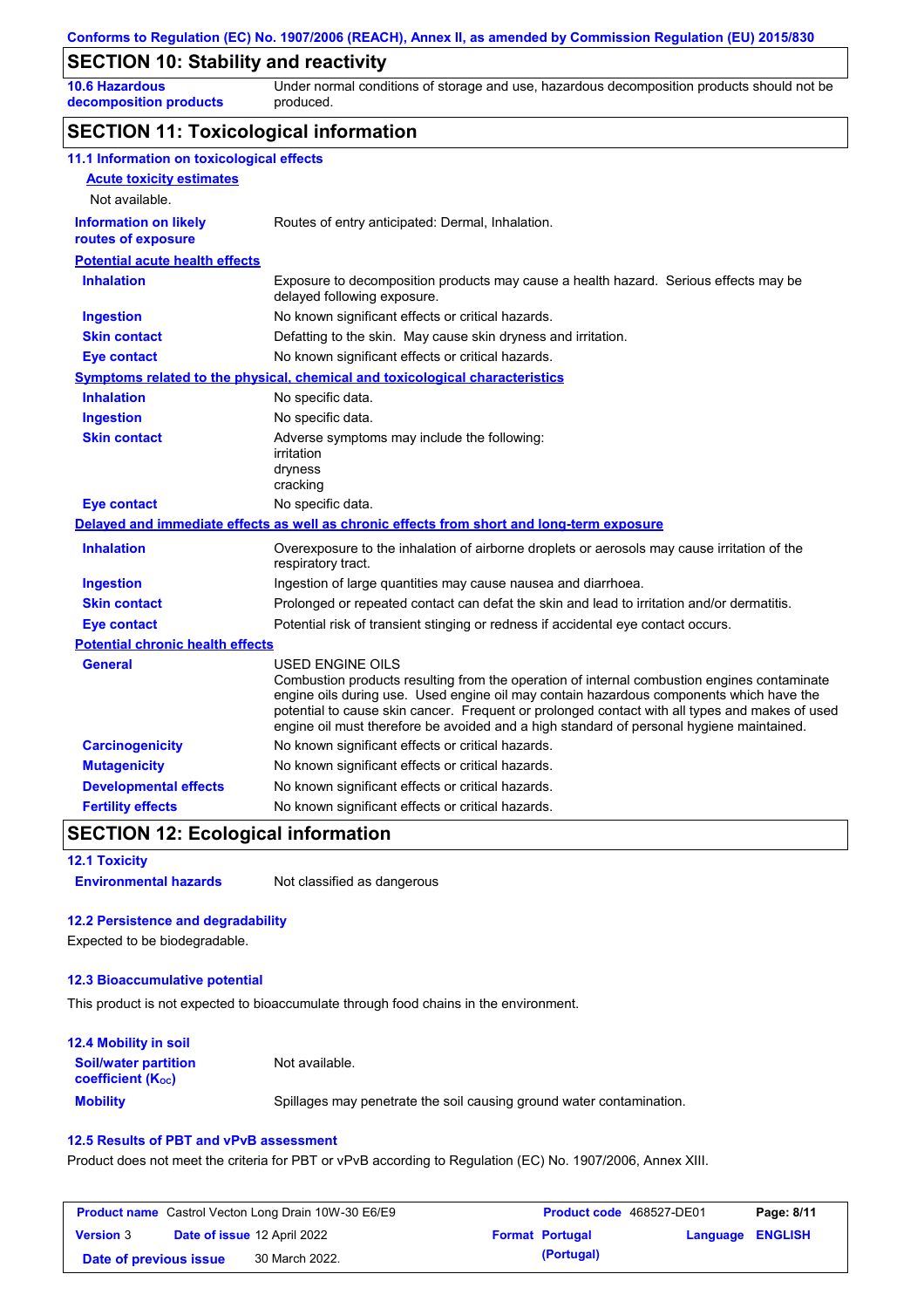## **SECTION 12: Ecological information**

### **12.6 Other adverse effects**

**Other ecological information**

Spills may form a film on water surfaces causing physical damage to organisms. Oxygen transfer could also be impaired.

## **SECTION 13: Disposal considerations**

|  |  | <b>13.1 Waste treatment methods</b> |  |
|--|--|-------------------------------------|--|
|--|--|-------------------------------------|--|

#### **Product**

| <b>Methods of disposal</b> |
|----------------------------|
|----------------------------|

**Hazardous waste** Yes. Where possible, arrange for product to be recycled. Dispose of via an authorised person/ licensed waste disposal contractor in accordance with local regulations.

**European waste catalogue (EWC)**

| Waste code | <b>Waste designation</b>                                         |
|------------|------------------------------------------------------------------|
| 13 02 05*  | Imineral-based non-chlorinated engine, gear and lubricating oils |

However, deviation from the intended use and/or the presence of any potential contaminants may require an alternative waste disposal code to be assigned by the end user.

| <b>Packaging</b>           |                                                                                                                                                                                                                                         |
|----------------------------|-----------------------------------------------------------------------------------------------------------------------------------------------------------------------------------------------------------------------------------------|
| <b>Methods of disposal</b> | Where possible, arrange for product to be recycled. Dispose of via an authorised person/<br>licensed waste disposal contractor in accordance with local regulations.                                                                    |
| <b>Special precautions</b> | This material and its container must be disposed of in a safe way. Empty containers or liners<br>may retain some product residues. Avoid dispersal of spilt material and runoff and contact with<br>soil, waterways, drains and sewers. |
| <b>References</b>          | Commission 2014/955/EU<br>Directive 2008/98/EC                                                                                                                                                                                          |

## **SECTION 14: Transport information**

|                                           | <b>ADR/RID</b> | <b>ADN</b>     | <b>IMDG</b>    | <b>IATA</b>    |
|-------------------------------------------|----------------|----------------|----------------|----------------|
| 14.1 UN number                            | Not regulated. | Not regulated. | Not regulated. | Not regulated. |
| 14.2 UN proper<br>shipping name           |                |                |                |                |
| <b>14.3 Transport</b><br>hazard class(es) |                |                |                |                |
| 14.4 Packing<br>group                     |                |                |                |                |
| 14.5<br><b>Environmental</b><br>hazards   | No.            | No.            | No.            | No.            |
| <b>Additional</b><br>information          |                |                |                |                |

**14.6 Special precautions for user** Not available.

**14.7 Transport in bulk according to IMO instruments** Not available.

### **SECTION 15: Regulatory information**

**15.1 Safety, health and environmental regulations/legislation specific for the substance or mixture EU Regulation (EC) No. 1907/2006 (REACH)**

#### **Annex XIV - List of substances subject to authorisation**

**Annex XIV**

None of the components are listed.

**Substances of very high concern**

None of the components are listed.

| <b>Product name</b> Castrol Vecton Long Drain 10W-30 E6/E9 |  |                                    | <b>Product code</b> 468527-DE01 |                        | Page: 9/11              |  |
|------------------------------------------------------------|--|------------------------------------|---------------------------------|------------------------|-------------------------|--|
| <b>Version 3</b>                                           |  | <b>Date of issue 12 April 2022</b> |                                 | <b>Format Portugal</b> | <b>Language ENGLISH</b> |  |
| Date of previous issue                                     |  | 30 March 2022.                     |                                 | (Portugal)             |                         |  |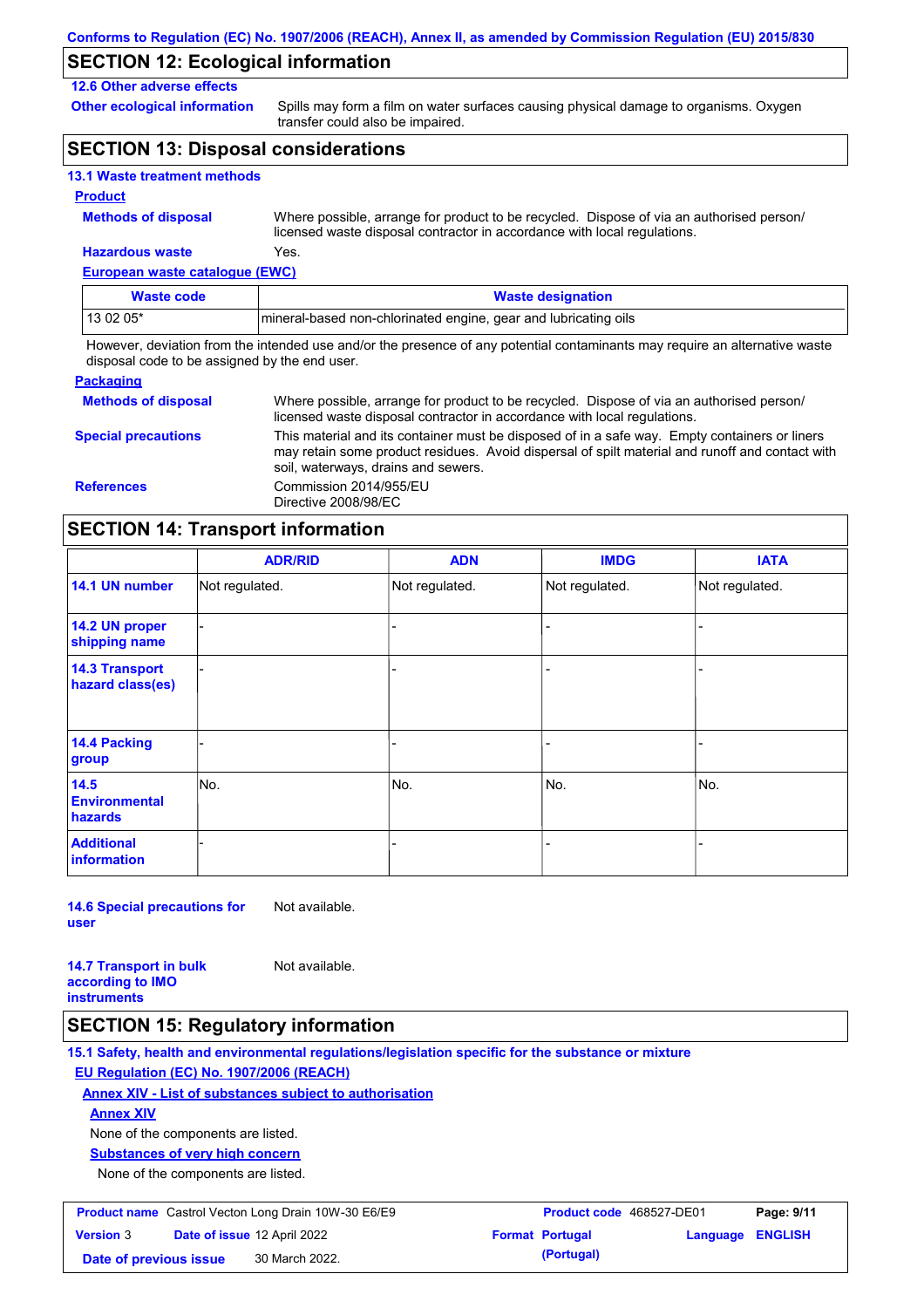## **SECTION 15: Regulatory information**

| EU Regulation (EC) No. 1907/2006 (REACH)                                                                                                                 |                                                                                                                                |
|----------------------------------------------------------------------------------------------------------------------------------------------------------|--------------------------------------------------------------------------------------------------------------------------------|
| <b>Annex XVII - Restrictions</b><br>on the manufacture.<br>placing on the market<br>and use of certain<br>dangerous substances,<br>mixtures and articles | Not applicable.                                                                                                                |
| <b>Other regulations</b>                                                                                                                                 |                                                                                                                                |
| <b>REACH Status</b>                                                                                                                                      | The company, as identified in Section 1, sells this product in the EU in compliance with the<br>current requirements of REACH. |
| <b>United States inventory</b><br>(TSCA 8b)                                                                                                              | All components are active or exempted.                                                                                         |
| <b>Australia inventory (AIIC)</b>                                                                                                                        | All components are listed or exempted.                                                                                         |
| <b>Canada inventory</b>                                                                                                                                  | All components are listed or exempted.                                                                                         |
| <b>China inventory (IECSC)</b>                                                                                                                           | At least one component is not listed.                                                                                          |
| <b>Japan inventory (CSCL)</b>                                                                                                                            | All components are listed or exempted.                                                                                         |
| <b>Korea inventory (KECI)</b>                                                                                                                            | All components are listed or exempted.                                                                                         |
| <b>Philippines inventory</b><br>(PICCS)                                                                                                                  | At least one component is not listed.                                                                                          |
| <b>Taiwan Chemical</b><br><b>Substances Inventory</b><br>(TCSI)                                                                                          | All components are listed or exempted.                                                                                         |
| Ozone depleting substances (1005/2009/EU)                                                                                                                |                                                                                                                                |
| Not listed.                                                                                                                                              |                                                                                                                                |
| Prior Informed Consent (PIC) (649/2012/EU)<br>Not listed.                                                                                                |                                                                                                                                |
| <b>Persistent Organic Pollutants</b><br>Not listed.                                                                                                      |                                                                                                                                |
| <b>EU - Water framework directive - Priority substances</b><br>None of the components are listed.<br><b>Seveso Directive</b>                             |                                                                                                                                |
| This product is not controlled under the Seveso Directive.                                                                                               |                                                                                                                                |
|                                                                                                                                                          |                                                                                                                                |

| <b>15.2 Chemical safety</b> |  |
|-----------------------------|--|
| assessment                  |  |

A Chemical Safety Assessment has been carried out for one or more of the substances within this mixture. A Chemical Safety Assessment has not been carried out for the mixture itself.

## **SECTION 16: Other information**

| <b>Abbreviations and acronyms</b>                                         | ADN = European Provisions concerning the International Carriage of Dangerous Goods by<br>Inland Waterway<br>ADR = The European Agreement concerning the International Carriage of Dangerous Goods by<br>Road<br>ATE = Acute Toxicity Estimate<br><b>BCF</b> = Bioconcentration Factor<br>CAS = Chemical Abstracts Service<br>CLP = Classification, Labelling and Packaging Regulation [Regulation (EC) No. 1272/2008]<br>CSA = Chemical Safety Assessment<br>CSR = Chemical Safety Report<br><b>DMEL = Derived Minimal Effect Level</b><br>DNEL = Derived No Effect Level<br>EINECS = European Inventory of Existing Commercial chemical Substances<br>ES = Exposure Scenario<br>EUH statement = CLP-specific Hazard statement<br>EWC = European Waste Catalogue<br>GHS = Globally Harmonized System of Classification and Labelling of Chemicals<br>IATA = International Air Transport Association<br>IBC = Intermediate Bulk Container<br><b>IMDG</b> = International Maritime Dangerous Goods<br>LogPow = logarithm of the octanol/water partition coefficient<br>MARPOL = International Convention for the Prevention of Pollution From Ships, 1973 as<br>modified by the Protocol of 1978. ("Marpol" = marine pollution) |                                      |          |                |
|---------------------------------------------------------------------------|-------------------------------------------------------------------------------------------------------------------------------------------------------------------------------------------------------------------------------------------------------------------------------------------------------------------------------------------------------------------------------------------------------------------------------------------------------------------------------------------------------------------------------------------------------------------------------------------------------------------------------------------------------------------------------------------------------------------------------------------------------------------------------------------------------------------------------------------------------------------------------------------------------------------------------------------------------------------------------------------------------------------------------------------------------------------------------------------------------------------------------------------------------------------------------------------------------------------------------|--------------------------------------|----------|----------------|
|                                                                           | OECD = Organisation for Economic Co-operation and Development                                                                                                                                                                                                                                                                                                                                                                                                                                                                                                                                                                                                                                                                                                                                                                                                                                                                                                                                                                                                                                                                                                                                                                 |                                      |          |                |
| <b>Product name</b> Castrol Vecton Long Drain 10W-30 E6/E9                |                                                                                                                                                                                                                                                                                                                                                                                                                                                                                                                                                                                                                                                                                                                                                                                                                                                                                                                                                                                                                                                                                                                                                                                                                               | Product code 468527-DE01             |          | Page: 10/11    |
| <b>Version 3</b><br>Date of issue 12 April 2022<br>Date of previous issue | 30 March 2022.                                                                                                                                                                                                                                                                                                                                                                                                                                                                                                                                                                                                                                                                                                                                                                                                                                                                                                                                                                                                                                                                                                                                                                                                                | <b>Format Portugal</b><br>(Portugal) | Language | <b>ENGLISH</b> |